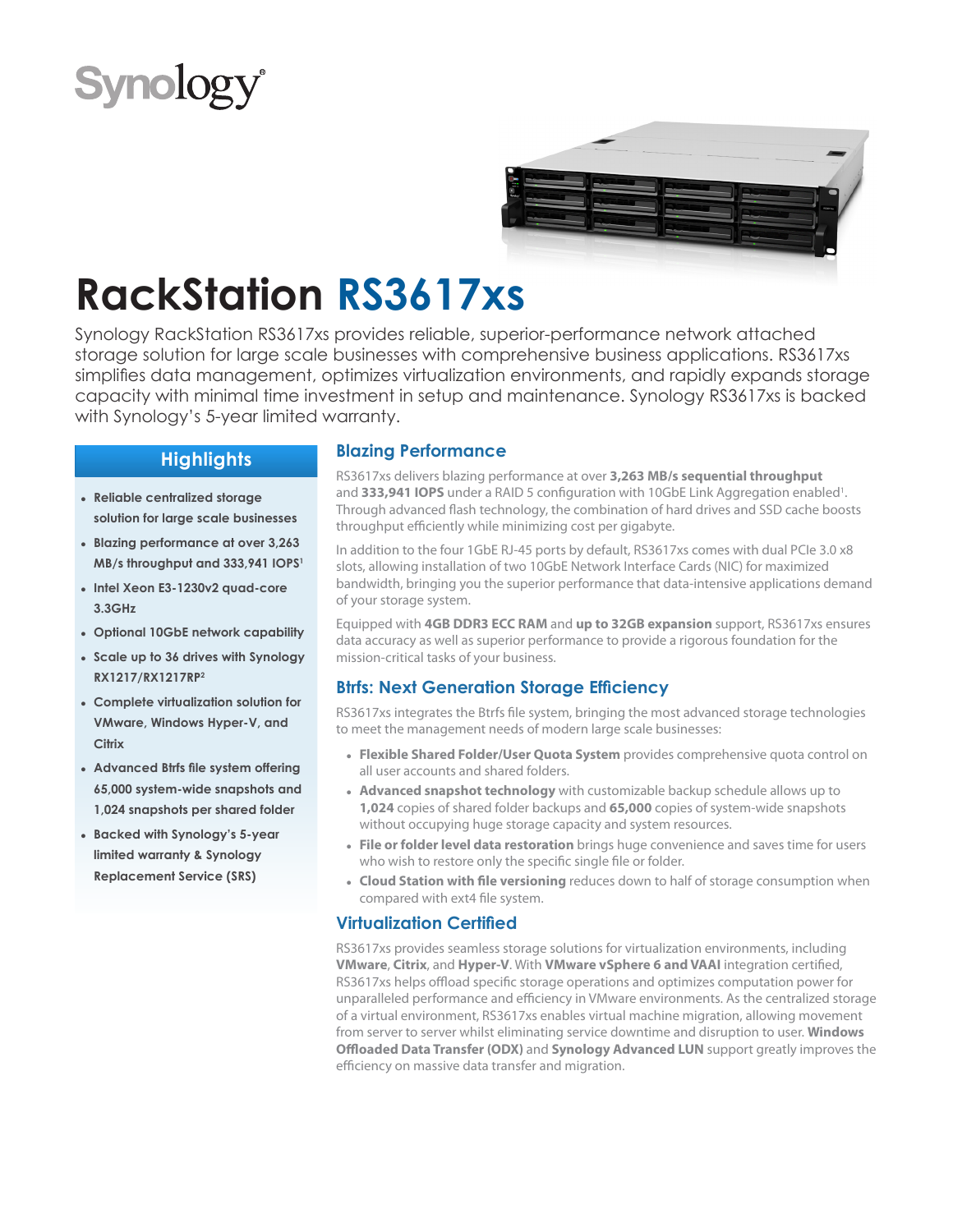

#### **Reliability, Availability & Disaster Recovery**

Synology High Availability ensures seamless transition between clustered servers in the event of server failure with minimal impact to businesses.

## **Comprehensive Business Applications**

Powered by the innovative Synology DiskStation Manager (DSM), RS3617xs comes fullyequipped with applications and features designed specifically for large-scale business:

- **●** Easy integration with existing business network environments through **Windows® AD** and **LDAP** directory services without recreating user accounts.
- **Windows ACL** support provides fine-grained access control and efficient privilege settings, allowing RS3617xs to fit seamlessly into current infrastructure.
- **●** Built-in backup applications protect information assets by regularly backing up files and iSCSI LUNs locally and remotely.
- **●** Continuous data protection with snapshots of shared folders allows restoration of previous versions when the need arises.
- **●** Advanced Encryption Standard (AES) on shared folders with hardware acceleration ensures security without compromising access performance, providing over 2,612MB/s in reading.

#### **Robust Scalability**

RS3617xs is designed to grow with businesses and provides the ability to seamlessly expand a single volume up to **200TB** (with 32GB RAM installed) / **108TB** on the fly.

RS3617xs supports up to 36 HDDs or SSDs for flexible capacity and balanced performance to meet the needs of varying applications and processes. When the storage capacity of RS3617xs nears it limit, expansion is easily accomplished with up to two Synology Expansion Unit RX1217/RX1217RP via specially-designed connection cables to maximize data transmission throughput between main server and expansion units.

Management of the large storage space on RS3617xs is simple and flexible. Multiple Volumes on RAID allows users to create more than one volume on a RAID structure, providing a flexible and efficient way to manage the storage across all hard drives. When the need for more space arises, the volume could be easily expanded without any service disruption.

## **Reliability, Availability & Disaster Recovery**

System reliability is of paramount importance to businesses which depend upon their commercial servers every day. RS3617xs responds to these concerns with wide-ranging availability and redundancy features:

- **● Synology High Availability** ensures seamless transition between clustered servers in the event of server failure with minimal impact to applications.
- **● Shared Folder Sync** replicates data in real-time to another Synology NAS at a remote location for prompt disaster recovery to meet the Recovery Time Objective (RTO) of your business
- **●** Redundant system fans and network ports with failover support ensure continual service uptime.
- **●** High reliability system design including fan-less CPU heat-sink and passive cooling technology prevents single point of failure.
- **●** ECC RAM modules detect and correct errors during data transmission.
- **●** Tool-free system fan design allows hot swap and easy exchange of malfunctioned system fans.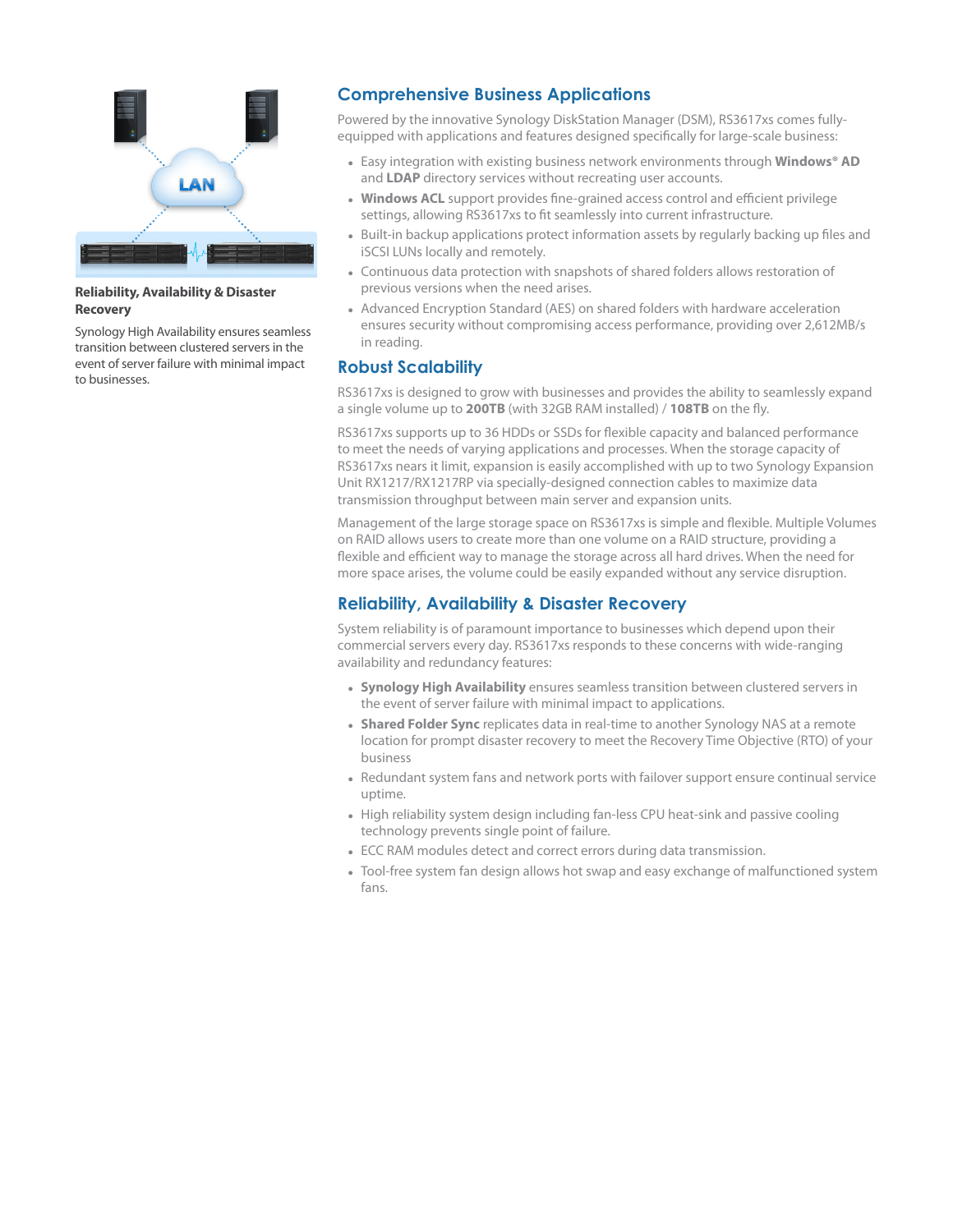## **Connections & Buttons**

| <b>Front</b> |                            |                |                 |                 | Rear                              |                |            |              |    |             |
|--------------|----------------------------|----------------|-----------------|-----------------|-----------------------------------|----------------|------------|--------------|----|-------------|
| 12           | 3                          |                |                 |                 |                                   |                |            |              |    |             |
| о<br>릴       |                            | . .            | REMINN          | 5               | 00-240VAC<br><b>COL</b><br>6<br>7 | ிராபா<br>89 10 | 11         | 12           | 13 | 112.5<br>14 |
|              | Power button and indicator | $\overline{2}$ | Beep off button | 3               | Drive status indicator            | 4              | Drive tray |              |    |             |
| 5            | PSU on/off switch          | 6              | Power port      | $\overline{7}$  | PSU fan                           | 8              |            | Console port |    |             |
| 9            | USB 2.0 port               | 10             | USB 3.0 port    | 11 <sub>1</sub> | 1GbE RJ-45 port                   | 12             |            | Reset button |    |             |
| 13           | Expansion port             | 14             | PCle 3.0 slot   |                 |                                   |                |            |              |    |             |

## **Technical Specifications Hardware**

| Intel Xeon E3-1230v2 quad-core 3.3GHz                                           |
|---------------------------------------------------------------------------------|
| Yes (AES-NI)                                                                    |
| 4GB DDR3-1600 ECC RAM (expandable up to 32GB)                                   |
| 12 x 3.5" or 2.5" SATA 6Gb/s (hard drives not included)                         |
| 96TB (12 x 8TB HDD) (The actual capacity will differ according to volume types) |
| USB 3.0 x 2, USB 2.0 x 2, Expansion port (Infiniband) x 2                       |
| 88 mm x 445 mm x 570 mm                                                         |
| 13.3 kg                                                                         |
| 1GbE (RJ-45) x 4                                                                |
| Two running at x8 mode, supports two dual-port 10GbE network interface cards    |
| Yes                                                                             |
| Yes                                                                             |
| 100V to 240V AC                                                                 |
| 50 / 60Hz, single phase                                                         |
| 5 to 35°C (40 to 95°F)                                                          |
| -20 to 60°C (-5 to 140°F)                                                       |
| 5% to 95% RH                                                                    |
|                                                                                 |

## **General**

| Networking protocols    | SMB, AFP, NFS, FTP, WebDAV, CalDAV, iSCSI, Telnet, SSH, SNMP, VPN (PPTP, OpenVPN", L2TP)                                                                                                                                                                         |
|-------------------------|------------------------------------------------------------------------------------------------------------------------------------------------------------------------------------------------------------------------------------------------------------------|
| File system             | Internal: Btrfs, ext4<br>External: Btrfs, ext4, ext3, FAT, NTFS, HFS+, exFAT <sup>3</sup>                                                                                                                                                                        |
| Storage management      | Maximum single volume size: 108TB/200TB (32GB RAM required, for RAID 5 or RAID 6 groups only); maximum internal volume: 1024,<br>maximum iSCSI target: 64, maximum iSCSI LUN: 512, RAID clone/snapshot support; Synology Expansion Unit support: RX1217/RX1217RP |
| Supported RAID type     | Basic, JBOD, RAID 0, RAID 1, RAID 5, RAID 6, RAID 10                                                                                                                                                                                                             |
| File sharing capability | Maximum user account: 16000; maximum group: 512; maximum shared folder: 512; maximum concurrent SMB/AFP/FTP/File Station connections : 1024                                                                                                                      |
| Privilege               | Windows Access Control List (ACL)                                                                                                                                                                                                                                |
| Virtualization          | VMware vSphere 5, Microsoft Hyper-V, Citrix certified                                                                                                                                                                                                            |
| Directory service       | Windows AD integration: Domain Users login via Samba (SMB)/AFP/FTP/File Station, LDAP integration                                                                                                                                                                |
| Security                | FTP over SSL/TLS, IP auto-block, firewall, encrypted network backup over Rsync, HTTPS connection                                                                                                                                                                 |
| Utilities               | Synology Web Assistant, Cloud Station Drive, Cloud Station Backup, Cloud Sync Decryption Tool, Evidence Integrity Authenticator,<br>Photo Station Uploader, Snapshot Manager for VMware, Snapshot Manager for Windows, NFS Plug-in for VMware VAAI               |
| Supported clients       | Windows 7 onwards and Mac OS X <sup>®</sup> 10.10 onwards                                                                                                                                                                                                        |
| Supported browsers      | Chrome™, Firefox®, Internet Explorer® 9 onwards, Safari® 8 onwards, Safari (iOS® 7 onwards on iPad®), Chrome (Android 4.0 onwards on tablets)                                                                                                                    |
| Language                | English, Deutsch, Français, Italiano, Español, Dansk, Norsk, Svensk, Nederlands, Русский, Polski, Magyar,<br>Portuquês do Brasil, Portuquês Europeu, Türkçe, Český, 日本語, 한국어, 繁體中文, 简体中文                                                                         |
|                         |                                                                                                                                                                                                                                                                  |